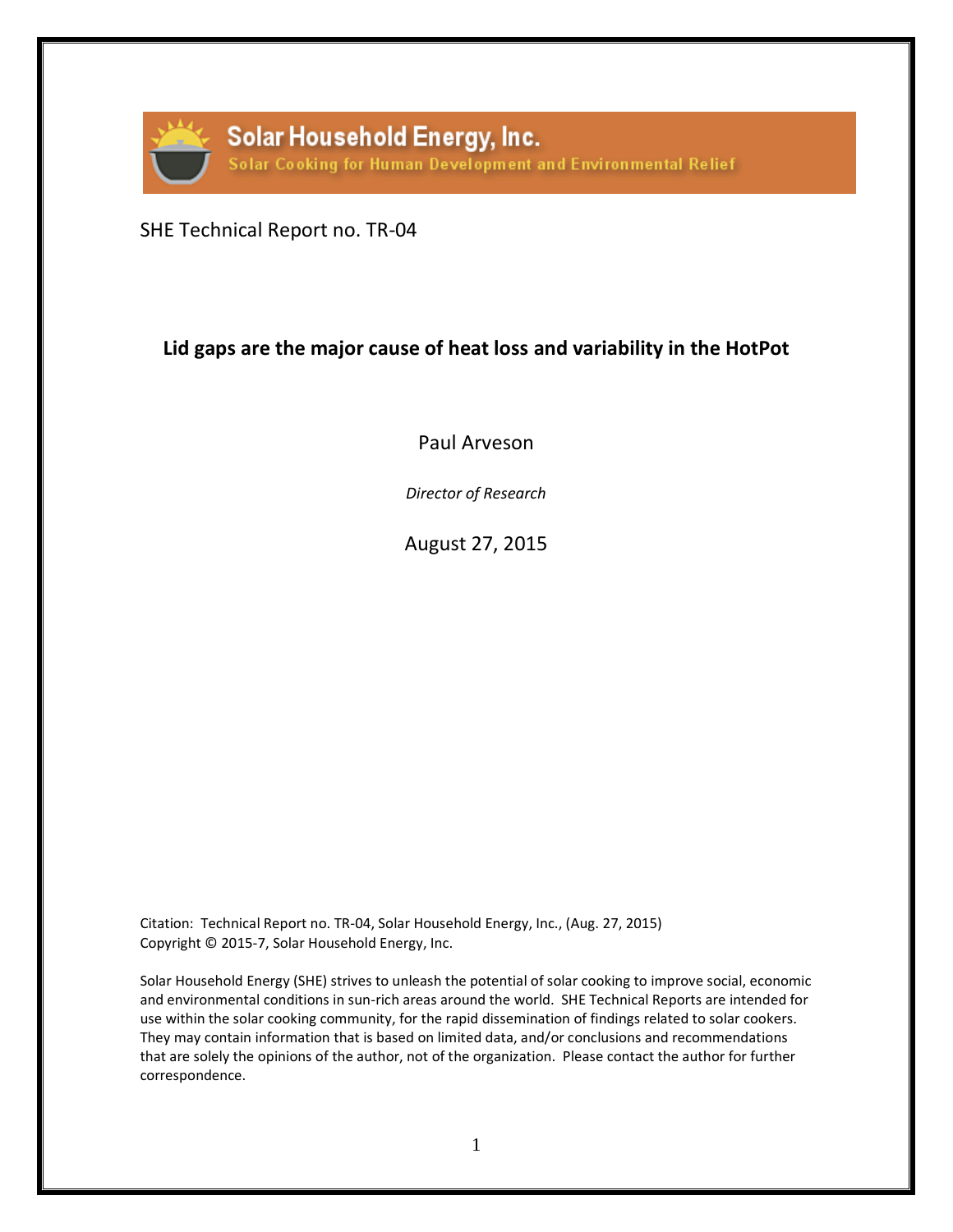## **Lid gaps are the major cause of heat loss and variability in the HotPot** Paul Arveson

This method was used in some heating experiments with the "HotPot" solar cooker. This cooker has a black enameled steel pot surrounded by a glass liner and a glass lid. It comes in 5-liter and 3-liter sizes. The pot has an outer glass liner, which serves to contain hot air around the pot (the "greenhouse"). The pot is surrounded by a series of polished anodized aluminum panels, called the "Morningstar" reflector. The pot components fit together as shown in Figure 1.



Figure 1. Three components of the HotPot solar cooker vessel

Numerous heating experiments with the HotPot have been conducted over the past three years. These experiments have been documented in previous Technical Reports TR-01.1, TR-02, and TR-03. Some of the key observations from these experiments are summarized here. These observations also may apply to other designs of low-power panel-type solar cookers.

Figure 2 below shows three HotPot experiments conducted in Tucson, AZ in 2012. On three summer days with clear skies, the HotPot temperature was measured over the same time of day; nearby pyranometer data from the University of Arizona lab confirmed that the sky was clear. One liter of room-temperature water was heated in the pot. The experimental setup is described in detail in TR-02.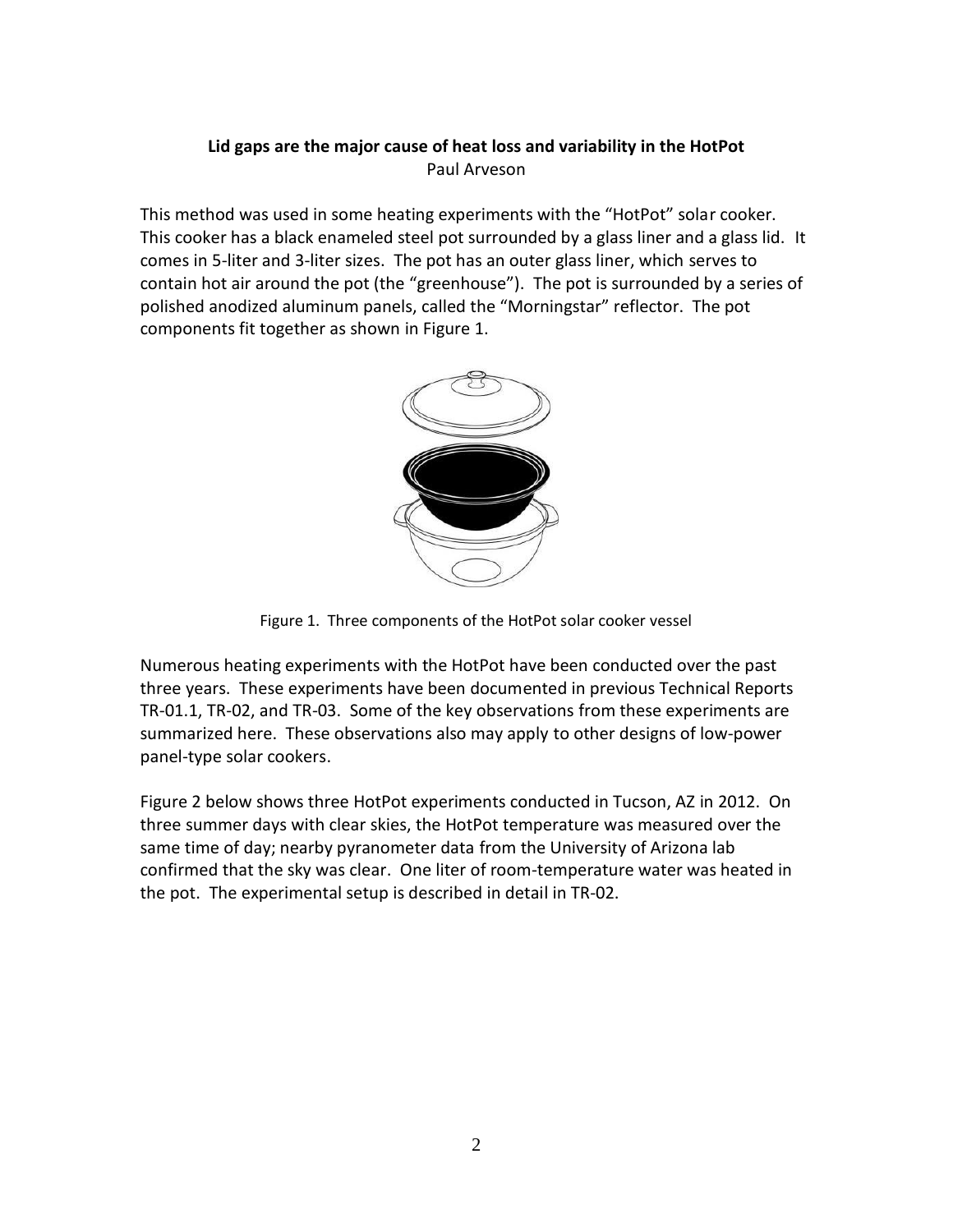

Figure 2. Measurements of HotPot on three days in Tucson.

Clearly these measurements are not repeatable. The measurements show a heating rate that varies by more than a factor of two. Something is causing these data to be non-repeatable. What could it be? We noted that the solar irradiance was nearly the same, as recorded by precision instruments (although there was a slight drop on June 6 due to thin clouds). Wind speed was monitored and was low in all three measurements. There was a slight difference in sun angle for the three dates, but these are not significant for a panel-type cookstove like the HotPot. Positioning of the reflector was kept the same for all tests.

Many additional experiments were conducted in Rockville, MD during 2012-2015. The results of these experiments are documented in the previous Technical Notes. These data also show significant variations in HotPot heating performance.

#### **The Lid's Air Gap Problem**

It is reasonable to assume that differences in solar cooker performance should be influenced by the main cause of heat loss. Since convection is more efficient than conduction or radiation, a closer examination of the HotPot's lid gaps was conducted. It was found that repeatability could be improved by ensuring that the lid was placed on the pot at exactly the same angular position in repeated experiments. In this way, the slight variations in lid gaps would be repeatable.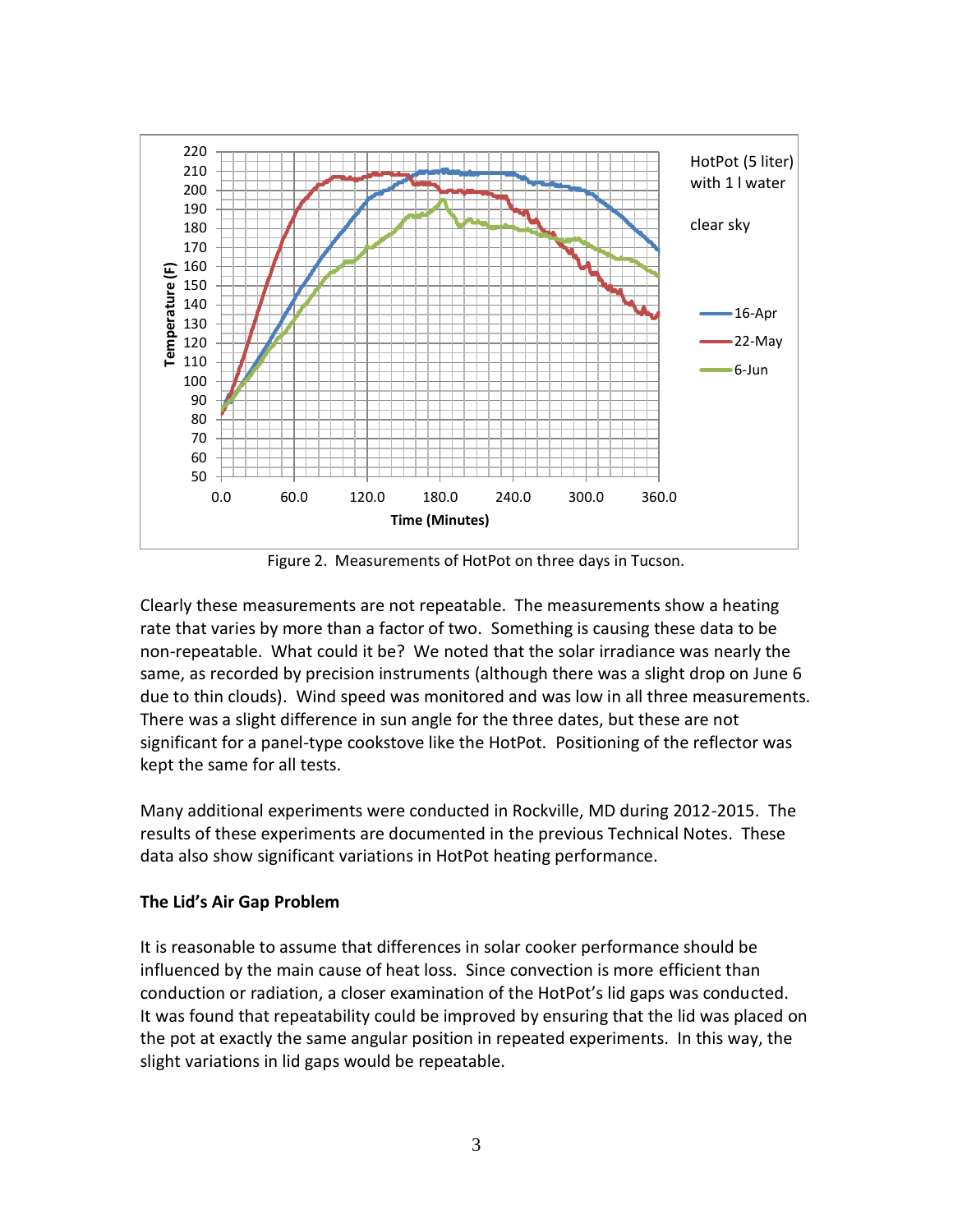In other experiments, the pot lid was sealed with tape to prevent convective heat loss. This also improved repeatability of heating data. However, completely sealing the lid is not feasible due to a buildup of pressure that could be dangerous. Or, after food has cooled, reduction of pressure could cause a tightly sealed pot to make it impossible for a person to remove the lid! Also, a tight seal is not feasible for measurements because it prevents the wire of a thermometer from entering the pot. Therefore a tradeoff must be made: the cooking pot can have a partial seal, but not a complete one.

#### **Visualization of vapor flow through lid gaps in the HotPot**

To visualize a simulation of pressure-driven vapor leakage from the HotPot lid, a small amount of dry ice and water were placed in the pot. This generated dense water vapor and pressure due to the evaporating  $CO<sub>2</sub>$  from the dry ice. This simulated the effect of boiling water escaping from the pot lid gaps.



Figure 3. Water vapor escaping from lid gap.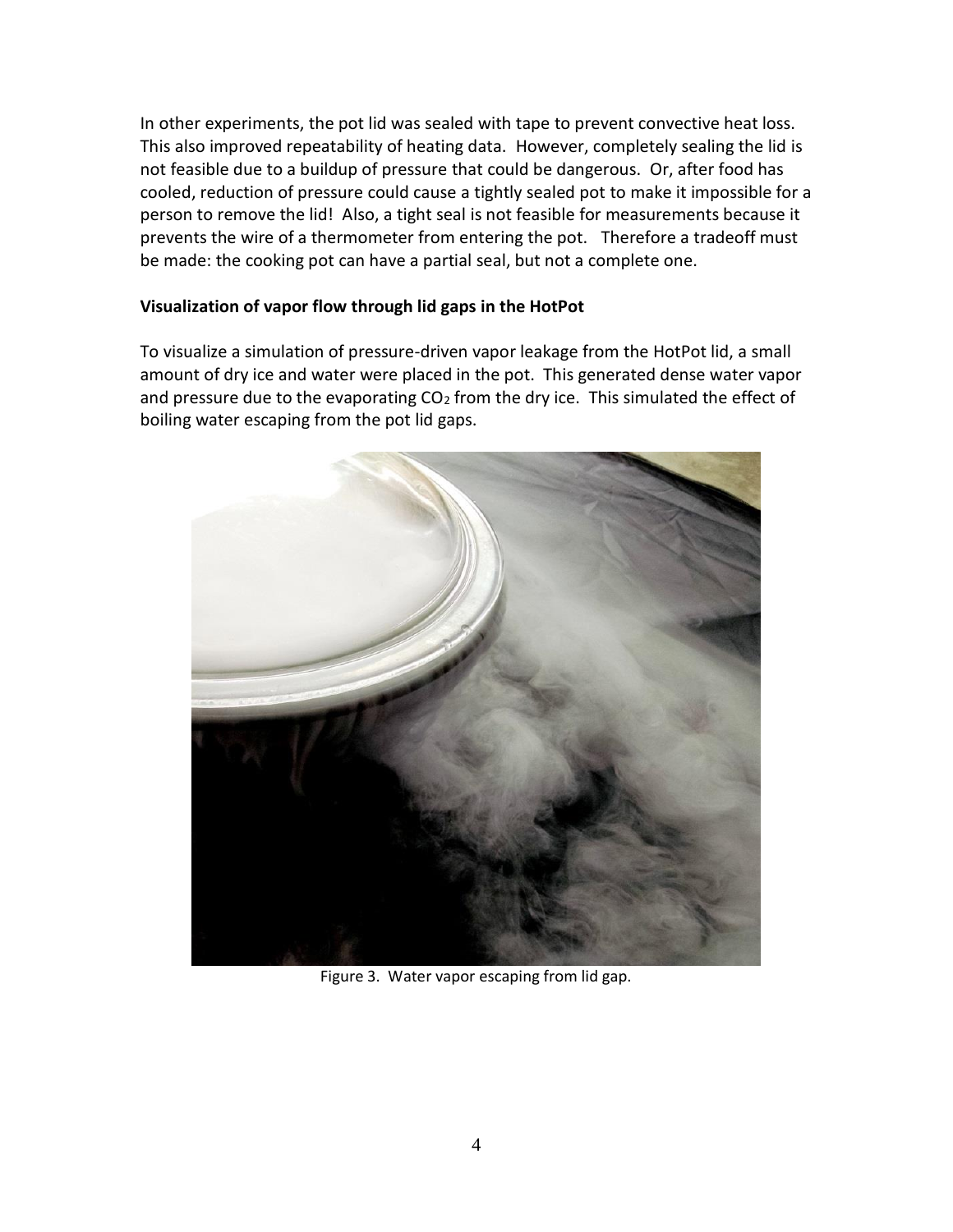

Figure 4. Water escaping from lid gap (top view).



Figure 5. Another top view of the HotPot with vapor escaping.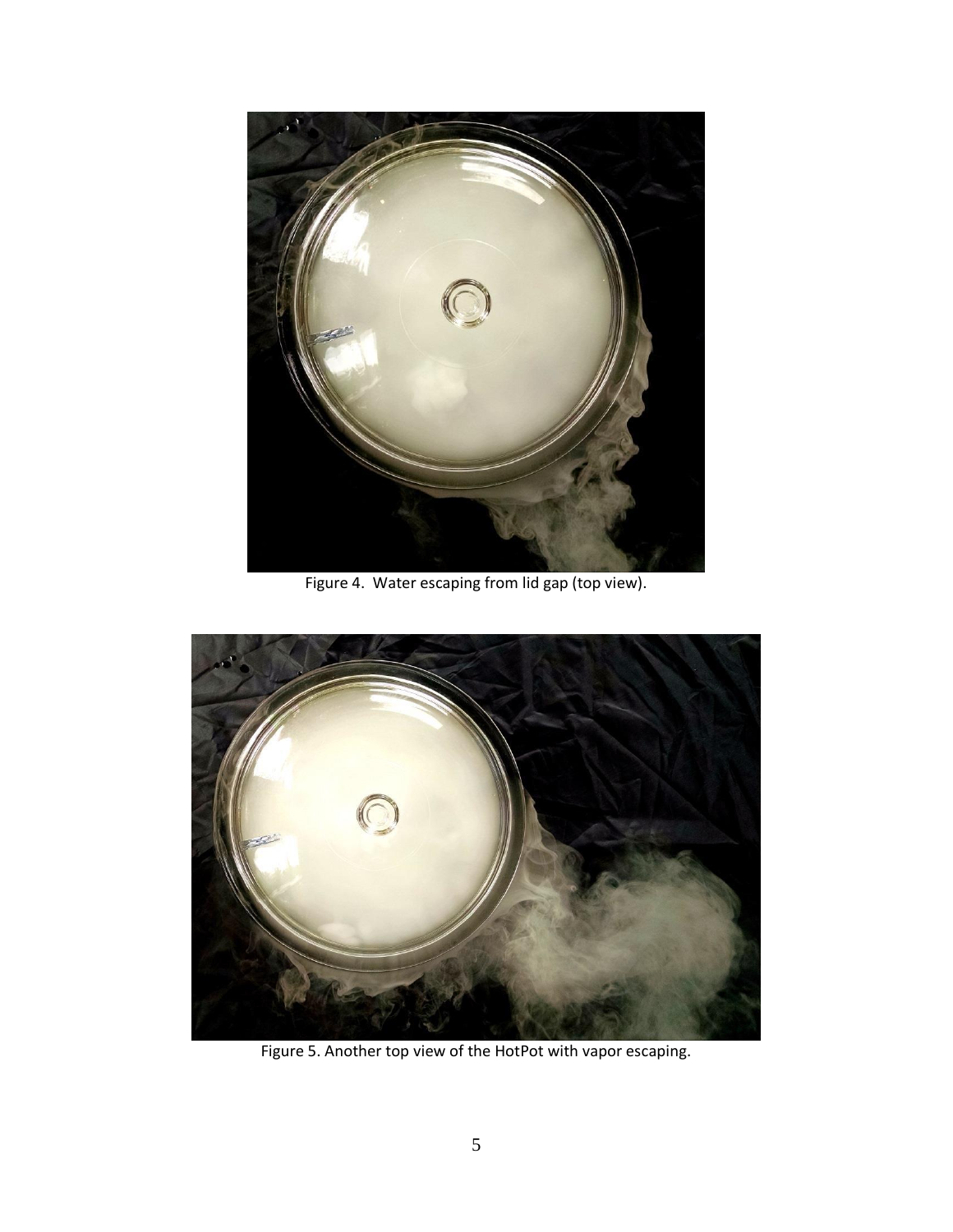These photos show uneven and significant quantities of vapor leakage from the lid gap in the HotPot. Such leakage is not exclusive to the HotPot; it is likely to be similar for any kind of cooking vessel that has a loose-fitting lid.

### **Conclusion**

Most of the heat loss occurs due to gaps in the lid. Slight variations between units will cause this loss to be non-repeatable. This heat loss limits the performance (i.e. cooking power and efficiency) of the HotPot; it makes the cooker heat up more slowly.

#### **Would a gasket help solve the lid gap problem?**

Having identified the major cause of heat loss as due to lid gaps, an attempt was made to seal the lids with gaskets – for both for the lid and for the outer "greenhouse". We used food-grade silicone caulk/sealant to place a silicone rubber seal around the lid of the HotPot. First we coated the metal bowl with Vaseline, to which silicone sealant does not adhere. Then we applied a bead of silicone to the glass lid and the greenhouse, and then placed them on the metal bowl to assemble the three components. After curing, we found that adhesion of silicone caulk to glass was very strong. Adhesion to the clean enameled metal was adequate.

Manual placement of the bead on the lids was difficult and the result was somewhat uneven. This could be improved using a motorized caulking gun and a rotator to automate the process; this will be constructed in future work. The resulting gaskets should provide well-defined and controlled steam venting and repeatable performance.

Another way to seal the lid would be to use a commercially-made silicone gasket or Oring to make a seal. However, the gasket would have to be permanently glued to the pot, so some sealant adhesive would still be needed for this. We found that silicone rubber tubing does not adhere to silicone sealant, so this approach was not pursued further.

Further heating experiments with the HotPot and other cooking vessels should be conducted after gaskets have been added, as we continue to seek improvements in solar cookers.